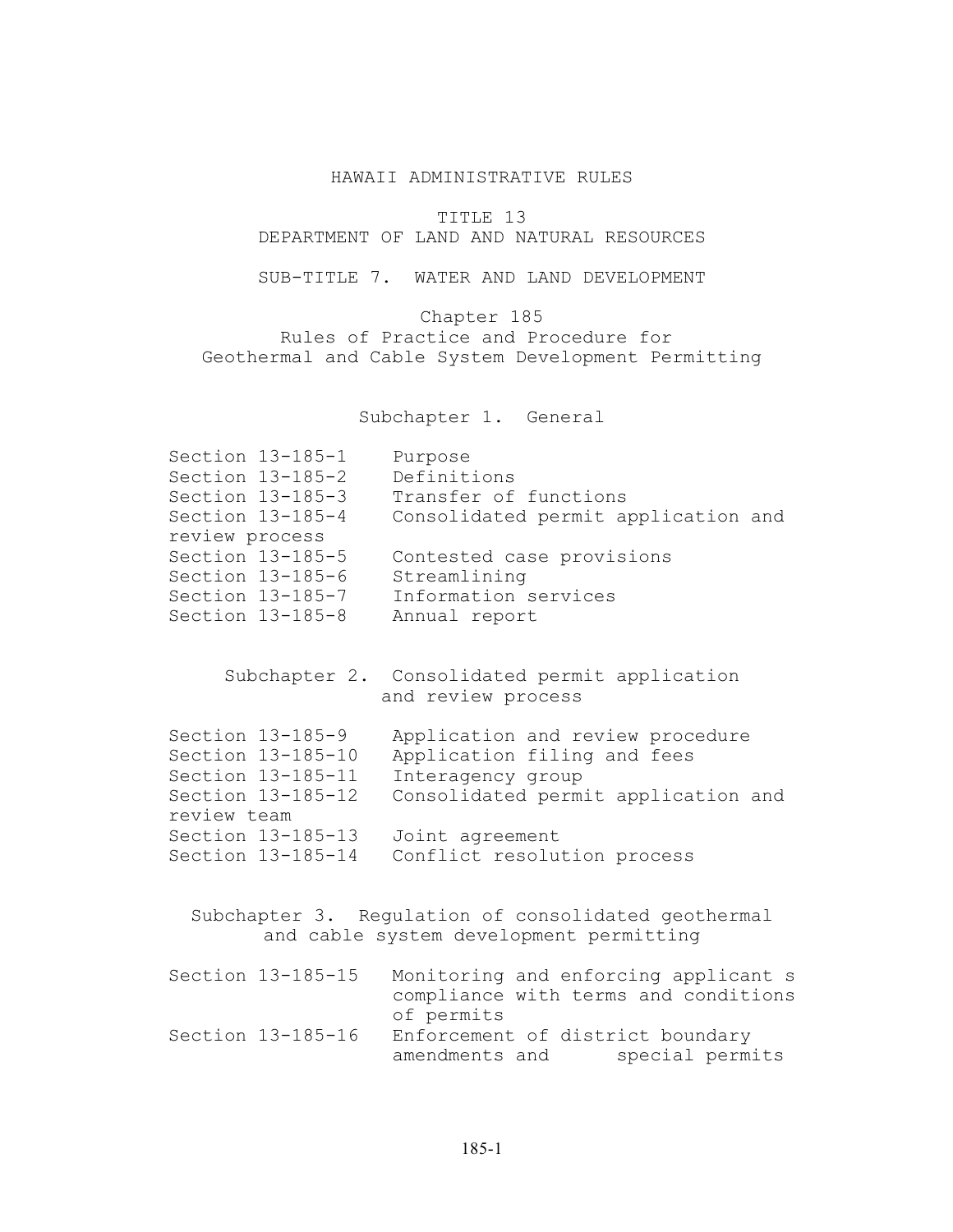Section 13-185-1 Purpose. The purpose of this chapter is to establish guidelines and procedures for consolidated geothermal and cable system development permitting. Consolidated permitting procedures are intended to coordinate and streamline permitting requirements of the diverse array of federal, state, and county land use, planning, environmental, and other related laws and regulations that affect geothermal and cable system development. [Eff: SEP 05 1989] (Auth: HRS Sec. 196D-9) (Imp: HRS Sec. 196D-2)

Section 13-185-2 Definitions. As used in this chapter: Act means the geothermal and cable system development permitting act of 1988, codified as chapter 196D, Hawaii Revised Statutes.

 Agency means any department, office, board, or commission of the State or a county government which is a part of the executive branch of that government, but does not include any public corporation or authority that may be established by the legislature for the purposes of geothermal and cable system development.

 Applicant means any person who, pursuant to statute, ordinance, rule, or regulation, requests approval or a permit for a geothermal and cable system development project.

 Approval means a discretionary consent required from an agency prior to the actual implementation of a geothermal and cable system development project.

 Conflict means a procedural disagreement between or among agencies as a result of conflicting permit, approval, or other requirements, procedures, or agency perspectives, not based on statute, ordinance, or rule established pursuant thereto, but based on administrative interpretation outside of statutory authority, which does not affect or invalidate the jurisdiction or authority of any agency under existing law.

 Consolidated permit application form means a package of forms comprising the form made for this purpose by the department of land and natural resources plus the forms of whatever federal and other agencies have permitting authority over a particular project and are required to use their own application form. Information provided in this package includes but is not limited to information identifying the applicant, the landowner, the location of the proposed geothermal and cable system development project, the types of permits required, environmental requirements, information on the geographic location of the project, a description of the proposed project, and plan information.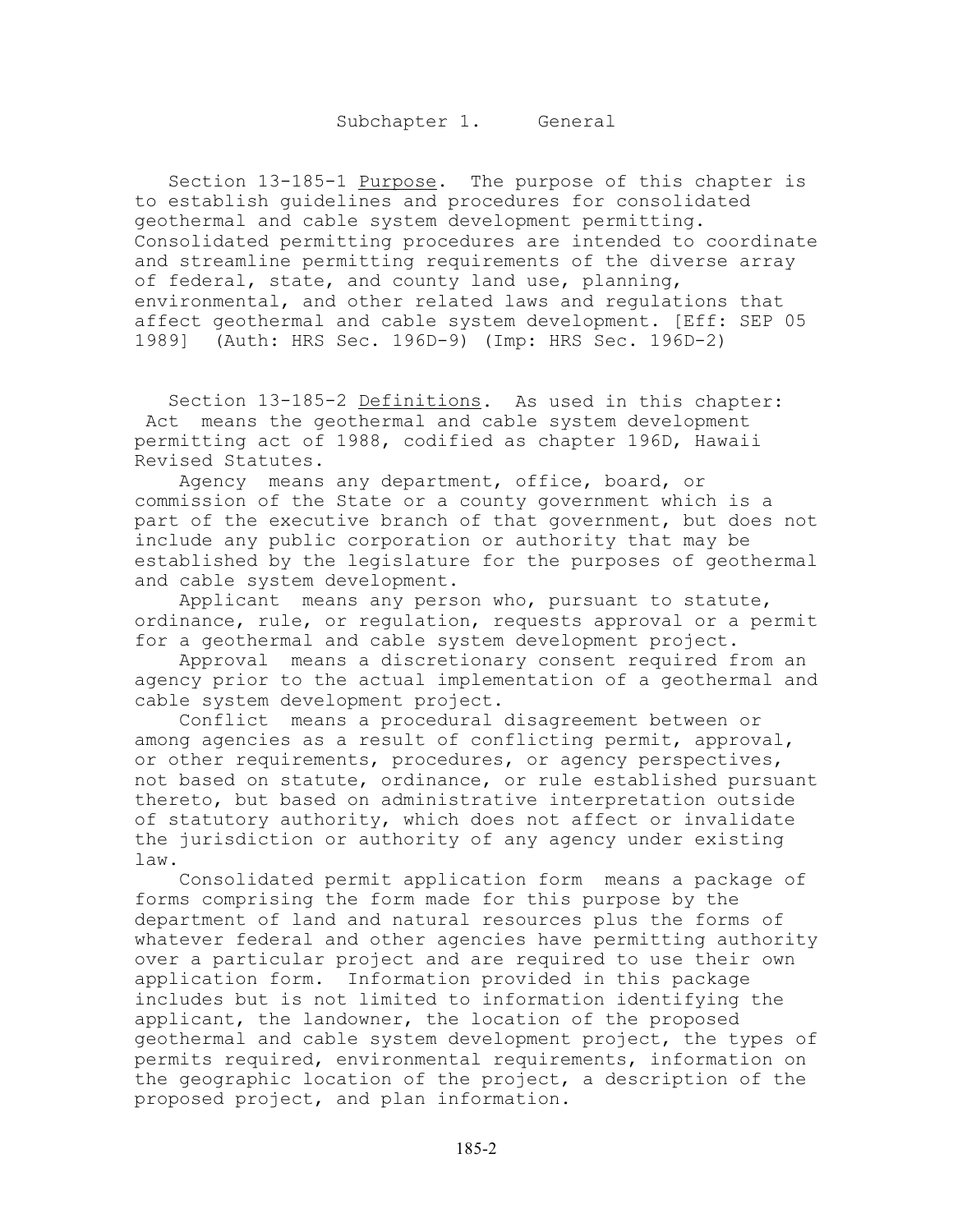Department means the department of land and natural resources or any successor agency.

 Discretionary consent means a consent, sanction, or recommendation from an agency for which judgement and free will may be exercised by the issuing agency, as distinguished from a ministerial consent.

 Environmental impact statement means, as applicable, an informational document prepared in compliance with chapter 343, Hawaii Revised Statutes, or with the National Environmental Policy Act of 1969 (Public Law 91-190).

Geothermal and cable system development project or

 project means the commercial development, construction, installation, financing, operation, maintenance, repair, and replacement, including without limitation all applicable exploratory, testing, and predevelopment activities related to the foregoing, of:

- (1) a geothermal power plant or plants, including associated equipment, facilities, wells, and transmission lines, on the islands of Hawaii or Maui, for the purpose of generating electric energy for transmission primarily to the island of Oahu through the cable system; and
- (2) an interisland deep water electrical transmission cable system, including all land-based transmission lines and other ancillary facilities, to transmit geothermally generated electric energy from the islands of Hawaii or Maui, to the islands of Oahu or Maui, regardless of whether the cable system is used to deliver electric energy to any intervening point.

 Interagency group means a group comprised of representatives from county, State, and federal agencies involved in geothermal and cable system development permitting activities whose permitting functions are not transferred by Sec. 196D-10, Hawaii Revised Statutes, to the department for the purpose of consolidating the permitting process for geothermal and cable system development projects.

 Intervenor means a person or agency who properly seeks by application to intervene and is entitled as of right to be admitted as a party in any court or agency proceeding.

 Permit means any license, permit, certificate, certification, approval, compliance schedule, or other similar document or decision pertaining to any regulatory or management program which is related to the protection, conservation, use of, or interference with the natural resources of land, air, or water in the State and which is required prior to or in connection with the undertaking of the project.

 Person includes any individual, partnership, firm, association, trust, estate, corporation, joint venture, consortium, any public corporation or authority that may be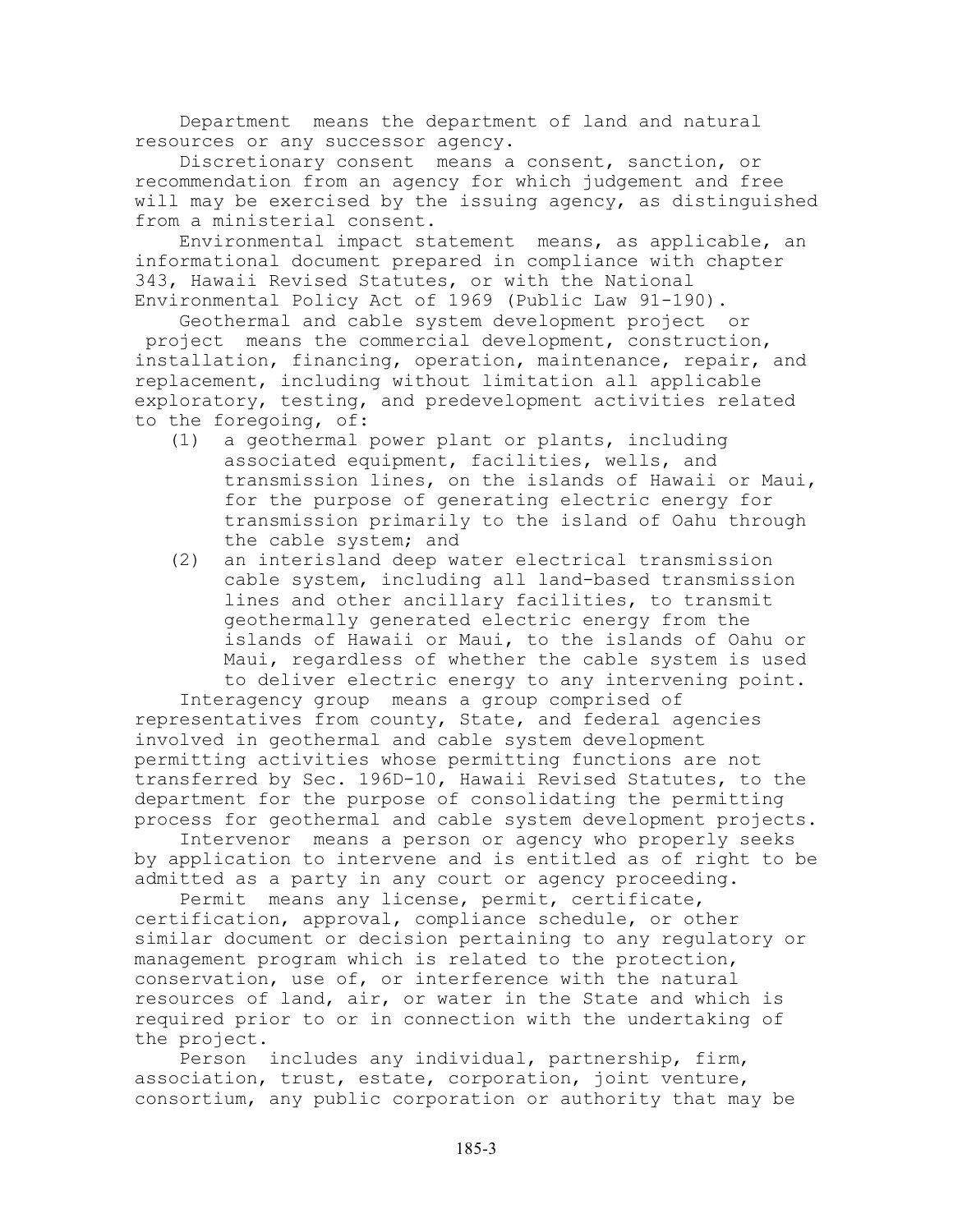established by the legislature for the purposes of the project, or other legal entity other than an agency. [Eff. SEP 05 1989] (Auth: HRS Sec. 196D-9) (Imp: HRS Secs. 196D-3, HRS 196D-6)

Section 13-185-3 Transfer of functions. (a) For purposes of geothermal and cable system development projects and for those projects only, the following functions are transferred to the department: the functions of the land use commission related to district boundary amendments as set forth in section 205-3.1 et seq., Hawaii Revised Statutes; and functions of the land use commission related to changes in zoning as set forth in section 205-5, Hawaii Revised Statutes; and permit approval and enforcement functions of the department of transportation related to use of or commercial activities in or affecting the ocean waters and shores of the State under chapter 266, Hawaii Revised Statutes. If a geothermal and cable system development project is not successful or is terminated as determined by the department, any change in boundary or zoning made pursuant to this section shall revert to the boundary or zoning in place before the change.

(b) Regarding functions of the land use commission related to district boundary amendments as set forth in section 205-3.1 et seq., Hawaii Revised Statutes, for district boundary amendments involving land areas greater than fifteen acres, and for land areas fifteen acres or less in conservation districts, for purposes of geothermal and cable system development projects and for those projects only, the department shall process applications as follows. The applicant shall file a petition for boundary amendment with the department. The petition shall be in writing and shall provide a statement of the authorization or relief sought and the statutory provisions under which authorization or relief is sought. For petitions to reclassify properties from the conservation district to any other district, the petition shall include an environmental impact statement or negative declaration approved by the department for the proposed reclassification request; the legal name of the petitioner, and the address, description of the property, the petitioner s proprietary interest in the property, and a copy of the deed or lease, with written authorization of the fee owner to file the petition. The petition shall include the type of development proposed and details regarding the development including timetables, cost, assessment of the effects of the development, and an assessment of the need for reclassification. The department shall serve copies of the application upon the county planning department and planning commission within which the subject land is situated, upon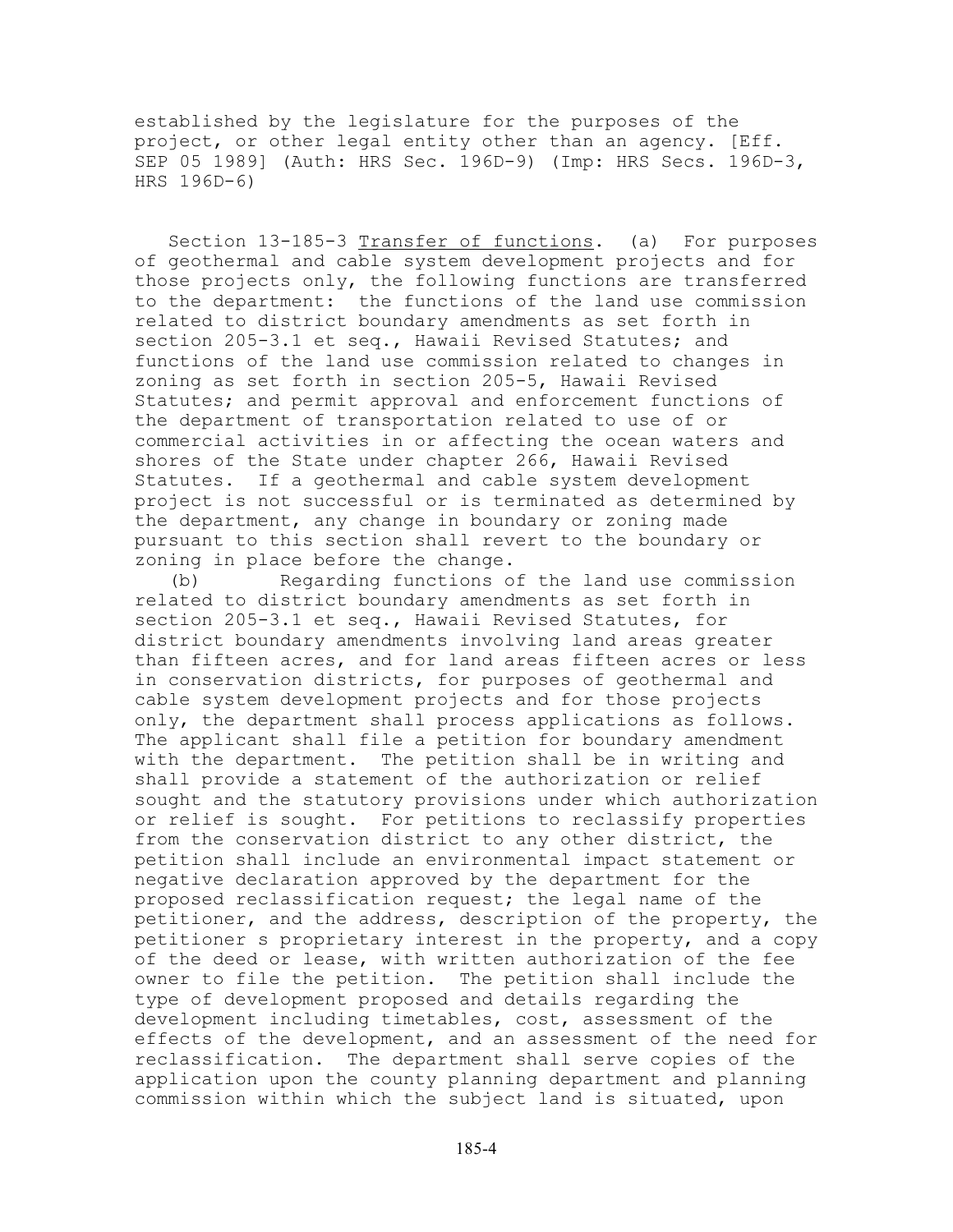the director of the department of business and economic development, or a designated representative, and upon all persons with a property interest in the property, and upon all persons with a property interest lying within 1000 feet of the subject property, recorded in the county s real property tax records at the time the petition is filed, along with a notice of a public hearing on the matter, to be conducted on the appropriate island. The department shall set the hearing within not less than sixty and not more than one hundred eighty days after a proper application has been filed. The department shall also mail notice of the hearing to all persons who have made a timely written request for advance notice of boundary amendment proceedings, and notice of the hearing shall be published at least once in a newspaper in the county in which the land sought to be redistricted is situated as well as once in a newspaper of general circulation in the State at least thirty days in advance of the hearing. The notice shall comply with the provisions of chapter 91, Hawaii Revised Statutes, shall indicate the time and place that maps showing the proposed district boundary may be inspected, and further, shall inform all interested persons of their rights regarding intervening in the proceedings. The petitioner, the office of state planning and the county planning department within which the subject land is situated shall appear at the proceedings as parties in the petition and shall make recommendations relative to the proposed boundary change. The department shall admit any other department or agencies of the State and of the county in which the land is situated as parties upon timely application. The department shall admit any person who has some property interest in the land, who lawfully resides on the land, or within 1000 feet of the land, or who otherwise can demonstrate that they will be so directly and immediately affected by the proposed change that their interest in the proceeding is clearly distinguishable from that of the general public, as intervenors to the proposed boundary change. The department shall receive applications for leave to intervene from any member of the public, provided the department may deny an application if it appears it is substantially the same as the position of a party already admitted to the proceeding and if admission of additional parties will render the proceedings inefficient and unmanageable. The petition for intervention shall be filed with the department within fifteen days after the notice of hearing is published in the newspaper. The petition shall make reference to the following:

(1) Nature of petitioner s statutory or other right;

(2) Nature and extent of the petitioner s interest, and if an abutting property owner, or a property owner whose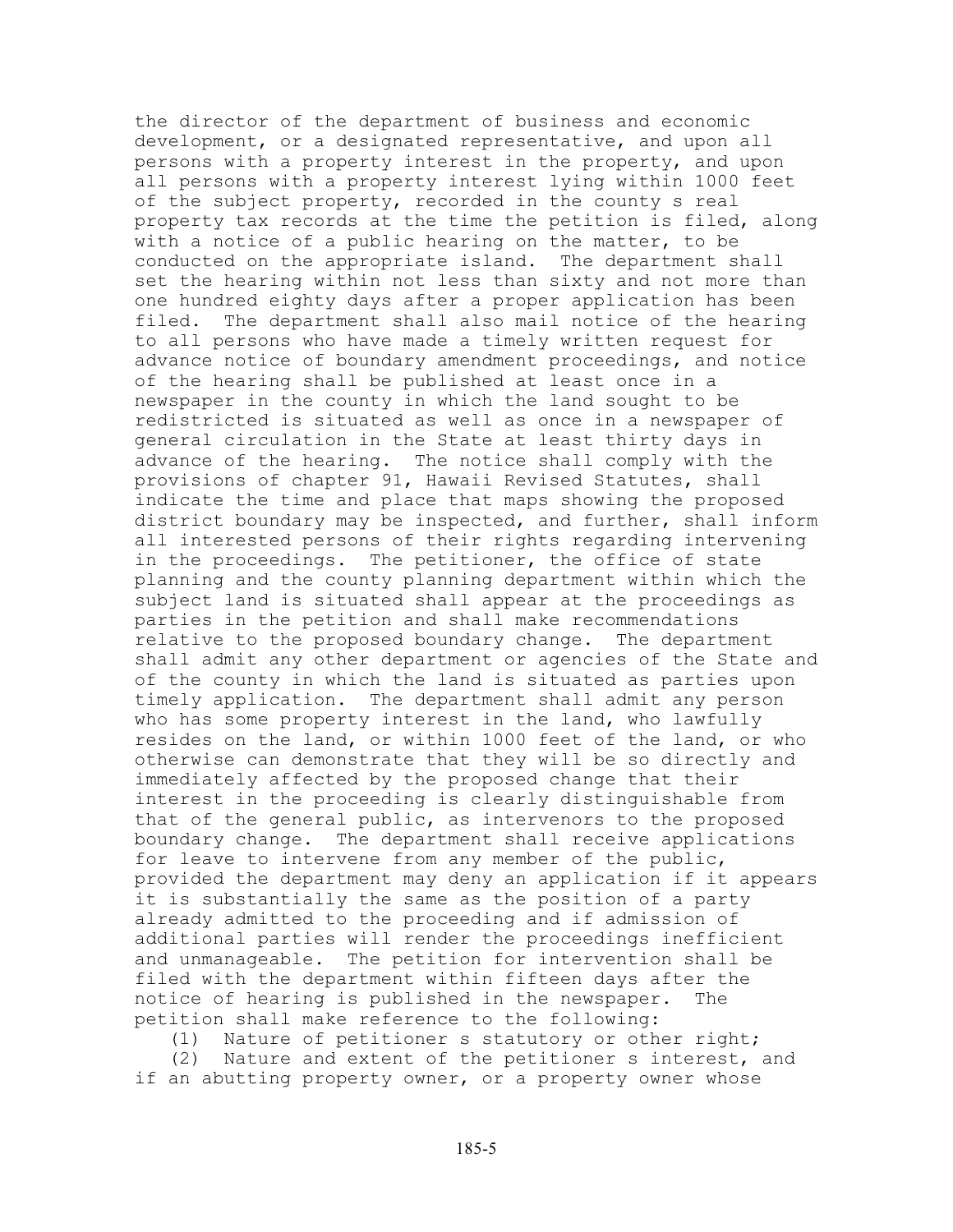property lies within 1000 feet of the subject land, the tax map key description of the property; and

(3) Effect of any decision in the proceeding on petitioner s interest.

Within a period of not more than one hundred and twenty days after the close of the hearing, the department shall, by findings of fact and conclusions of law, act to approve the petition, deny the petition, or to modify the petition by imposing conditions necessary to uphold the intent and spirit of the law or to assure substantial compliance with representations made by the petitioner in seeking a boundary change.

The department shall not approve an amendment of a land use district boundary unless the department finds upon the clear preponderence of the evidence that the proposed boundary amendment is reasonable, not violative of section 205-2, Hawaii Revised Statutes, and consistent with the policies and criteria established pursuant to sections 205- 16, 205-17, and 205A-2, Hawaii Revised Statutes.

In its review of any petition for reclassification of district boundaries pursuant to this chapter, the department shall specifically consider the following:

- (1) The extent to which the proposed reclassification conforms to the applicable goals, objectives, and policies of the Hawaii State Plan and relates to the applicable priority guidelines of the Hawaii State Plan and the adopted functional plans;
- (2) The extent to which the proposed reclassification conforms to the applicable district standards;
- (3) The impact of the proposed reclassification on the following areas of state concern:
	- (A) Preservation or maintenance of important natural systems or habitats;
	- (B) Maintenance of valued cultural, historical, or natural resources;
	- (C) Maintenance of other natural resources relevant to Hawaii s economy including, but not limited to agricultural resources;
	- (D) Commitment of state funds and resources;
	- (E) Provision for employment opportunities and economic development; and
	- (F) Provision for housing opportunities for all income groups, particularly the low, lowmoderate and gap groups; and
- (4) In establishing the boundaries of the districts in each county, the department shall give consideration to the general plan of the county in which the land is located.

Amendments of land use district boundary in other than conservation districts involving land areas fifteen acres or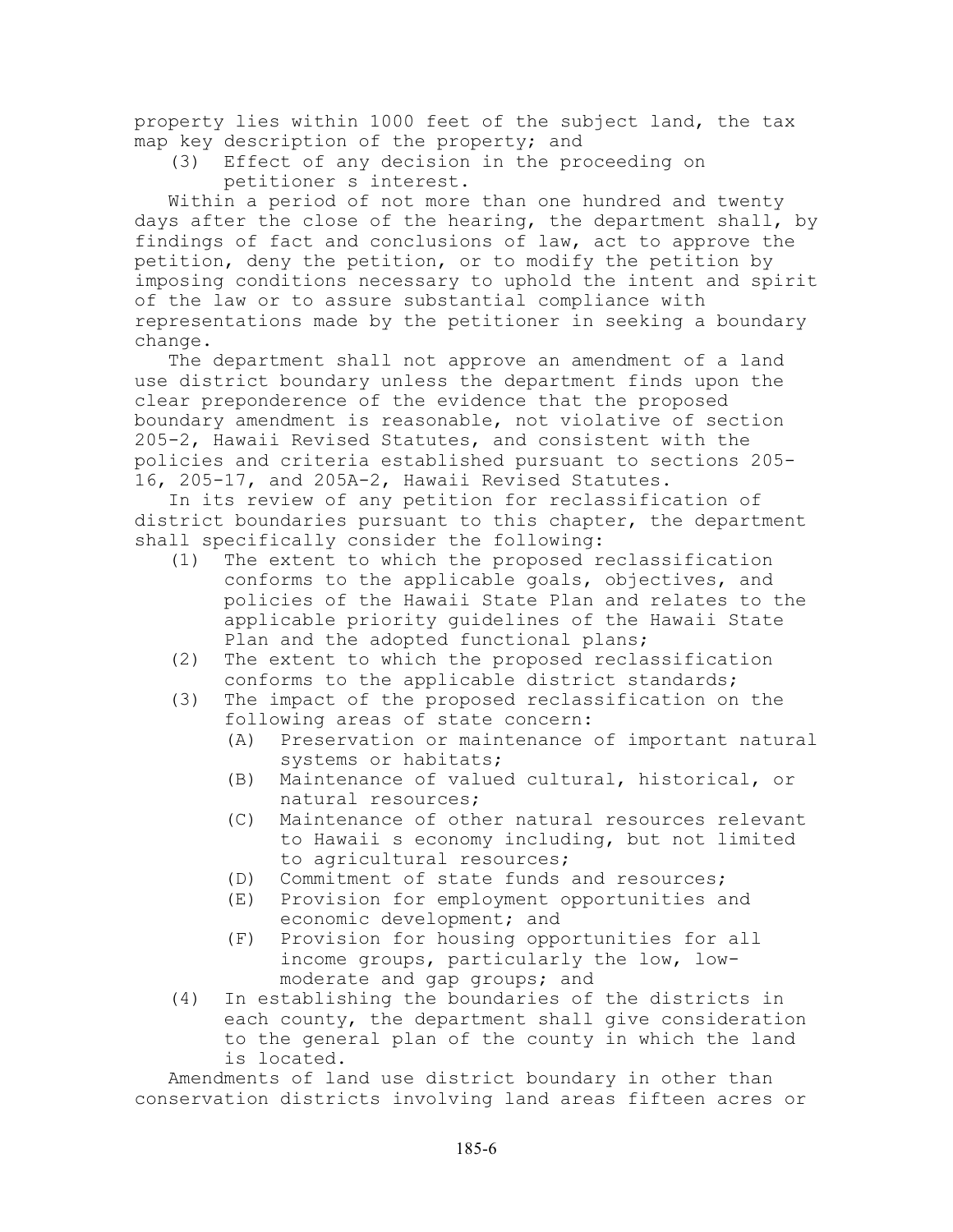less shall be determined by the appropriate county land use decision-making authority for the district.

(c) Regarding transfer of the function of the land use commission concerning changes in zoning, for purposes of geothermal and cable system development projects and for those projects only, for land within agricultural and rural districts the area of which is greater than fifteen acres, special permits of the county planning commission for geothermal and cable development projects shall be subject to approval by the department for unusual and reasonable uses within agricultural and rural districts other than those for which the district is classified. The department may impose additional restrictions as may be necessary or appropriate in granting such approval, including the adherence to representations made by the applicant. The following guidelines are established in determining an unusual and reasonable use :

- (1) The use shall not be contrary to the objectives sought to be accomplished by chapters 205 and 205A, Hawaii Revised Statutes;
- (2) The desired use would not adversely affect surrounding property;
- (3) The use would not unreasonably burden public agencies to provide roads and streets, sewers, water drainage and school improvements, and police and fire protection;
- (4) Unusual conditions, trends and needs have arisen since the district boundaries and rules were established; and
- (5) The land upon which the proposed use is sought is unsuited for the uses permitted within the district.

A copy of the decision together with the complete record of the proceeding before the county planning commission on all special permit requests for a geothermal and cable system development project involving a land area greater than fifteen acres shall be transmitted to the department within sixty days after the decision is rendered. Within forty-five days after receipt of the complete record from the county planning commission, the department shall act to approve, approve with modification, or deny the petition. A denial either by the county planning commission or by the department or a modification by the department as the case may be, of the desired use shall be appealable to the circuit court of the circuit in which the land is situated and shall be made pursuant to the Hawaii rules of civil procedure.

(d) Regarding permit approval and enforcement functions of the department of transportation related to use of or commercial activities in or affecting the ocean waters and shores of the State under chapter 266, Hawaii Revised Statutes, for any construction, dredging, or filling within the ocean waters of the State, including ocean waters,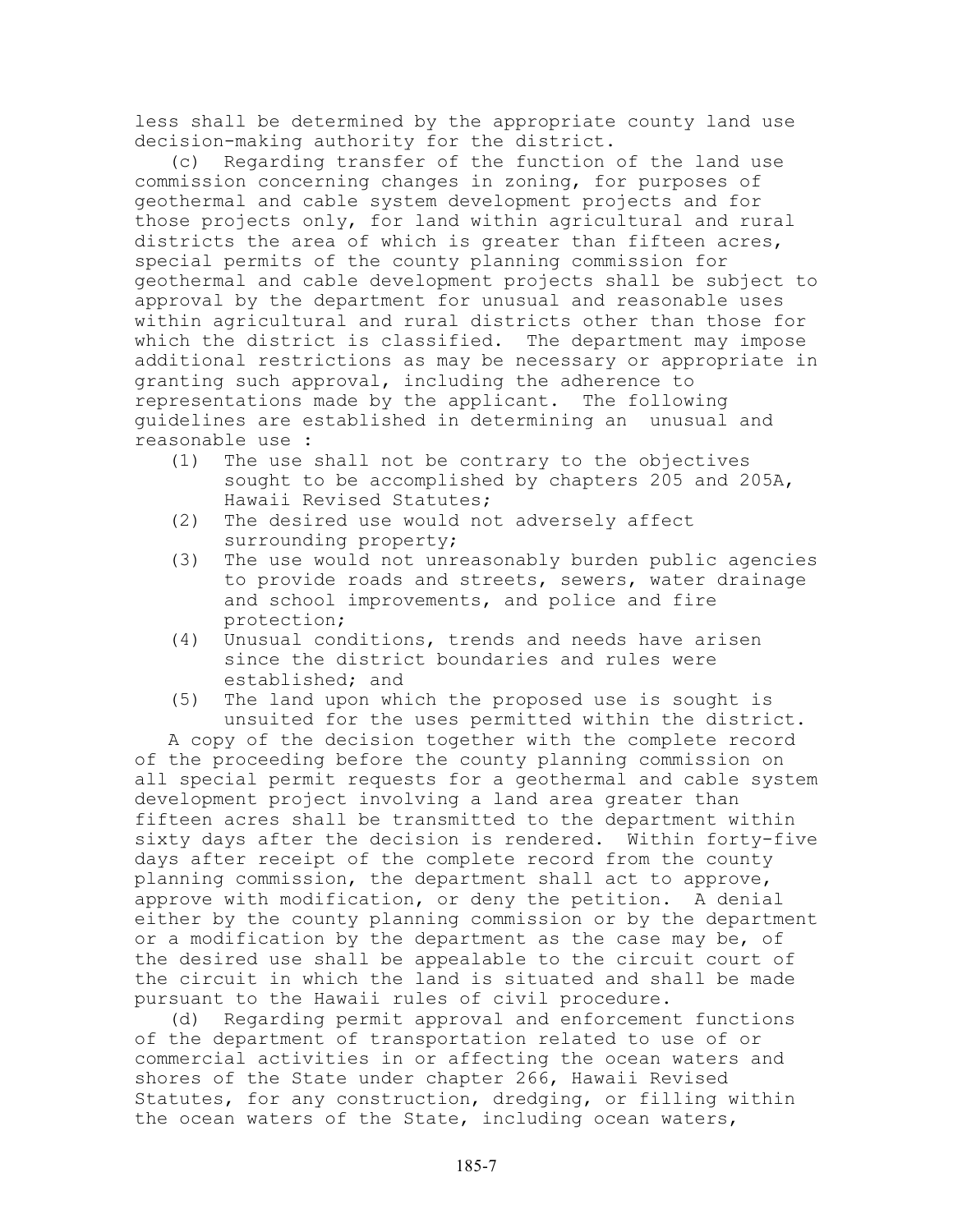navigable streams and harbors belonging to or controlled by the State, to be undertaken as part of a geothermal and cable systems development project, a permit application form called

 Application for Work in the Ocean Waters of the State of Hawaii (hereinafter Application for Work), available at the Division of Water and Land Development, shall be filed by the applicant. Requirements to accompany the application include an environmental assessment or statement, a description of the shoreline, nature and extent of proposed work (such as construction, dredging, disposition of dredged material, filling, or other work), reference to public access, effects on adjacent property owners, and other information pertinent to the proposed work as required. In areas where a Conservation District Use Application (CDUA) is required, the Application for Work need not be filed. The requirements outlined above will be met via inter-division coordination within the department. A separate application for Application for Work in the shorewaters of the State will no longer be necessary except when: (1) an applicant s proposal is in the conservation district, but does not require a CDUA per the department s determination and (2) an applicant applies for a CDUA, but in the review process the department expresses opposition or objection to the proposal. In areas where the proposed project is in the ocean waters, but not in the conservation district, the applicant is required to file an Application for Work with the department. The department shall inform and consult with, as appropriate, various agencies that have jurisdiction over navigable waters. When directed, the applicant shall notify the United States Coast Guard of such work for publication of a Notice to Mariners [Eff: SEP 05 1989] (Auth: HRS Sec.196D-9) (Imp: HRS Sec. 196D-10)

Section 13-185-4 Consolidated permit application and review process. In order to carry out the intent of the Act, the department shall establish and administer a consolidated permit application and review process as provided in this chapter. The consolidated permit application and review process shall not affect or invalidate the jurisdiction or authority of any agency under the existing law, except to the extent that permitting functions have been transferred by the Act to the department for the purposes of the project, and each federal agency shall issue its own permit or approval based on its own jurisdiction. [Eff: SEP 05 1989] (Auth: HRS Sec. 196D-9) (Imp: HRS Sec. 196D-5)

Section 13-185-5 Contested case provisions. Where the contested case provisions under chapter 91, Hawaii Revised Statutes, apply to any one or more of the permits to be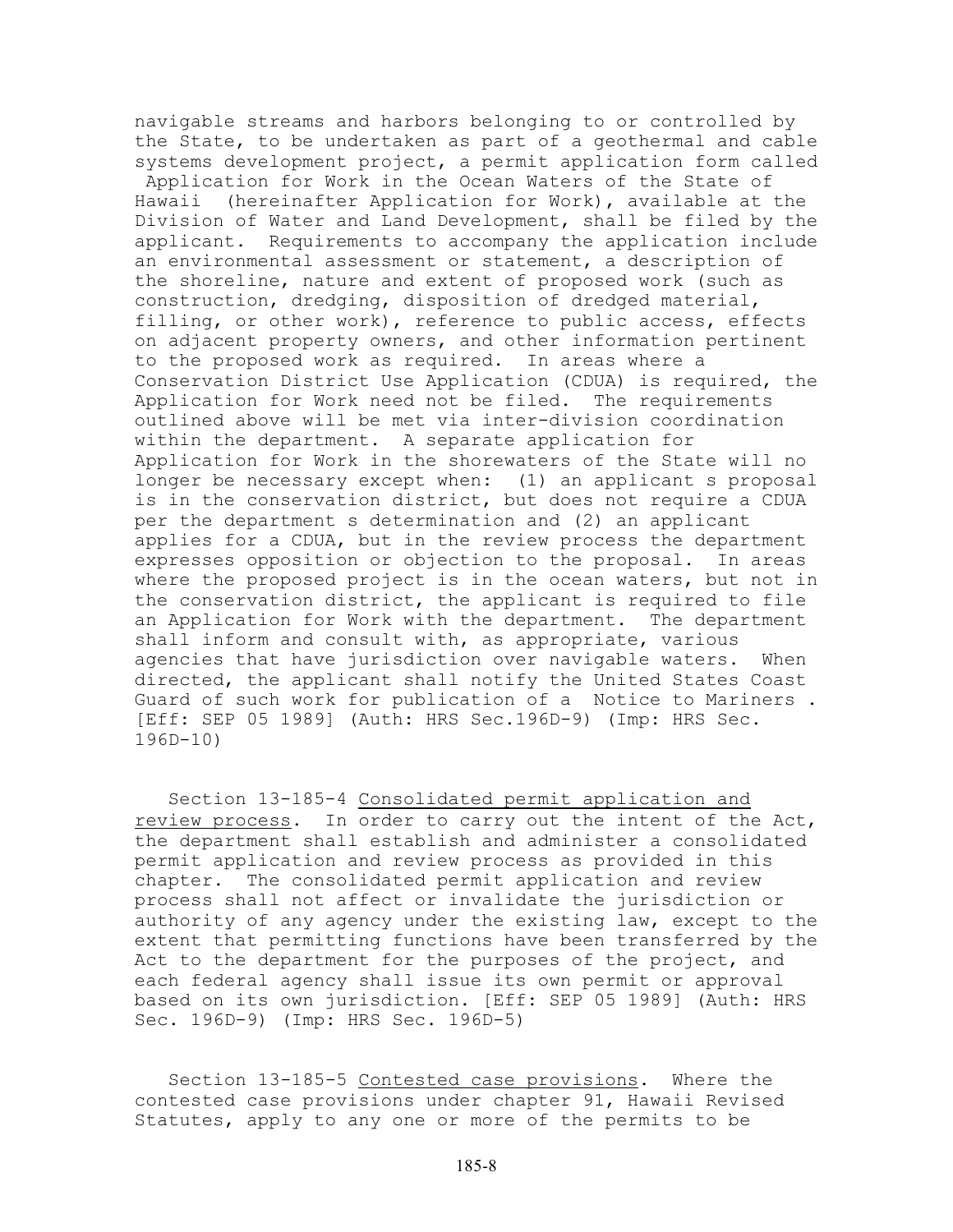issued by an agency for the purposes of the project, the agency shall, if there is a contested case involving any of the permits, conduct only one contested case hearing on the permit or permits within its jurisdiction. Any appeal from a decision made by the agency pursuant to a public hearing or hearings required in connection with a permit shall be made directly on the record to the supreme court for final decision subject to chapter 602, Hawaii Revised Statutes. [Eff. SEP 05 1989] (Auth: HRS Sec. 196D-9) (Imp: HRS Sec. 196D-5)

Section 13-185-6 Streamlining. The department shall monitor the processing of all permit applications under this chapter on an ongoing basis to identify inefficiencies, delays, and duplications of effort. Any alternative suggestions and recommended changes in procedures will be brought to the interagency group as appropriate for consideration and adoption, in consultation with those agencies whose permitting functions are not transferred to the department of purposes of the project and with members of the public. The department may develop legislative proposals as appropriate to eliminate any duplicative or redundant permit requirements. [Eff. SEP 05 1989] (Auth: HRS Sec. 196D-9) (Imp: HRS Sec. 196D-7)

Section 13-185-7 Information services. (a) The department shall operate a permit information and coordination center that will provide guidance to potential applicants for geothermal and cable system development projects with regard to permits and procedures that may apply to the project. The center shall be known as the geothermal and cable system development permitting information and coordination center.

(b) The department shall maintain and update at the geothermal and cable system development permitting information and coordination center a repository of the laws, rules, procedures, permit requirements, and criteria of agencies whose permitting functions are not transferred to the department for the purpose of consolidated permitting and which have control or regulatory power over any aspect of geothermal and cable systems development projects and of federal agencies having jurisdiction over any aspect of these projects. [Eff. SEP 05 1989] (Auth: HRS Sec. 196D-9) (Imp: HRS Sec. 196D-8)

Section 13-185-8 Annual report. The department shall submit an annual report to the governor and the legislature on its work during the preceding year. The report shall include the status of geothermal and cable system development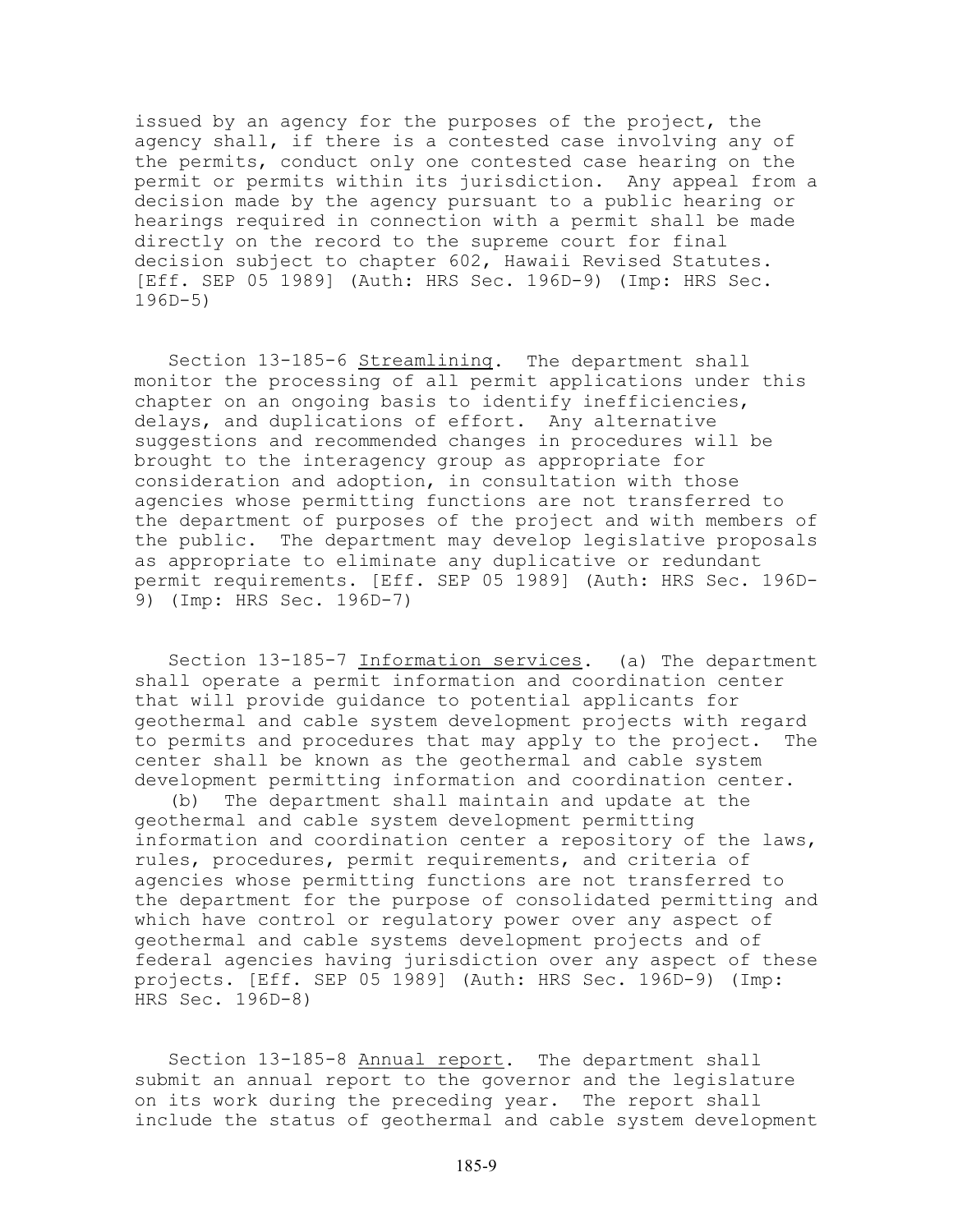projects, any problems encountered, any legislative actions that may be needed to improve the consolidated permit application and review process, and to implement the intent of the Act. [Eff: SEP 05 1989] (Auth: HRS Sec. 196D-9) (Imp: HRS Sec. 196D-11)

## Subchapter 2. Consolidated permit application and review procedures

Section 13-185-9 Application and review procedure. (a) The department shall provide applicants with a geothermal/cable development consolidated permit application form. The consolidated permit application form will be available during office hours 7:45 a.m. to 4:30 p.m. Monday through Friday, except holidays, at the following address:

> Department of Land and Natural Resources Division of Water and Land Development 1151 Punchbowl Street, Room 227 Honolulu, Hawaii 96813 Telephone: 548-7533 Telefax: 548-6052

The department shall provide necessary assistance for applicants to fill out the consolidated geothermal/cable development application form.

(b) The department shall provide advice to applicants when federal and other agencies have indicated that they will not participate in the consolidated permit application and review process. The department shall assist applicants in applying directly to these agencies, and shall coordinate to the fullest extent possible the consolidated permitting process with the permitting processes of the nonparticipating federal and other agencies.

(c) Upon receipt of the properly completed consolidated permit application, the department shall notify all State and county agencies whose permitting functions are not transferred to the department for the purpose of geothermal/cable system development permitting, as well as all federal agencies that may have jurisdiction over any aspect of the proposed project as set forth in the application, and shall invite the federal agencies and shall require State and county agencies so notified to participate in the consolidated permit application and review process. [Eff. SEP 05 1989] (Auth: HRS Sec. 196D-9) (Imp. HRS Sec. 196D-5)

Section 13-185-10 Application filing and fees. (a) Applicants shall attach to the consolidated permit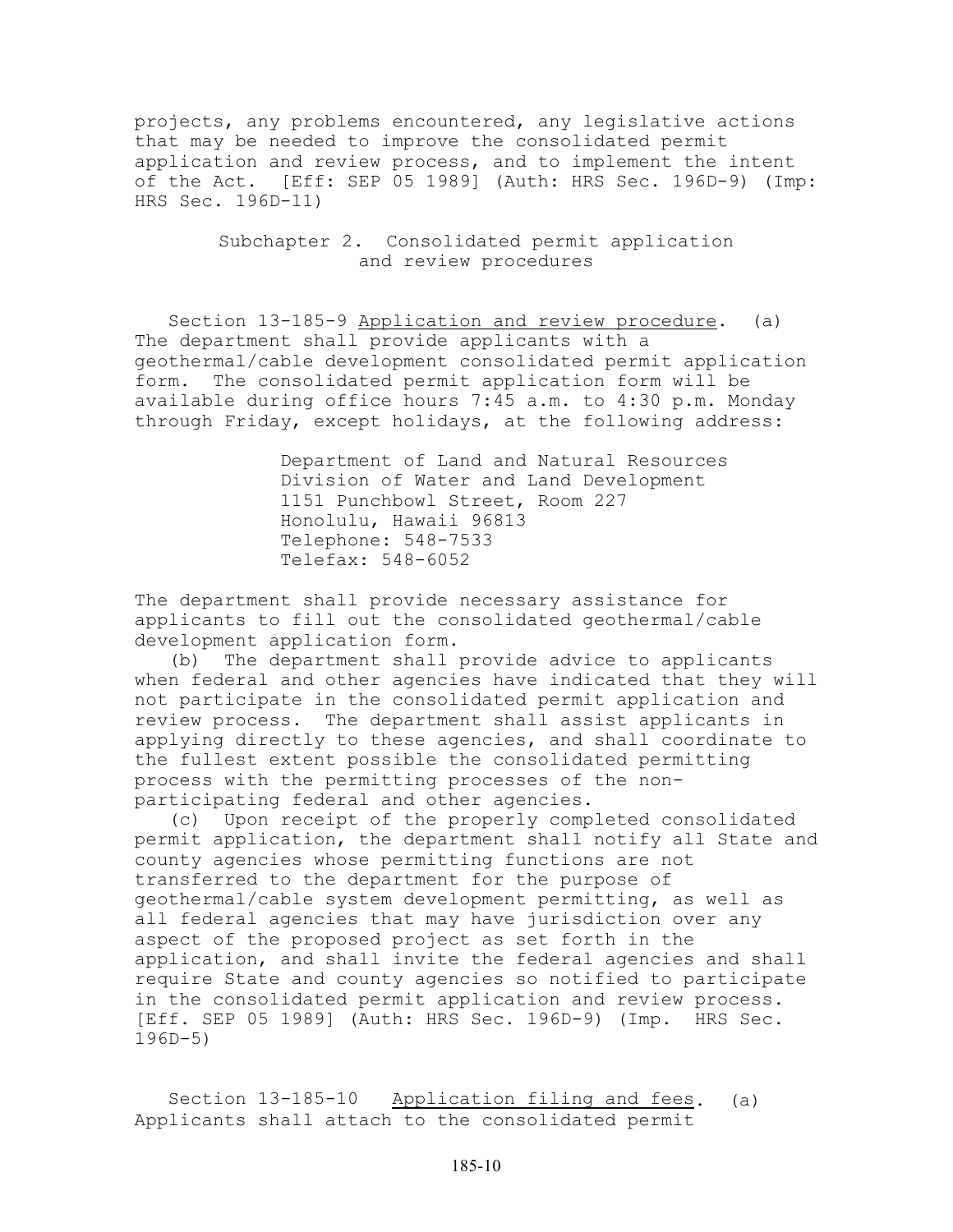application form a preliminary statement of project costs. A filing fee varying with the statement of project cost shall accompany consolidated permit applications as follows:

| Project Cost            | Fee   |
|-------------------------|-------|
|                         |       |
| $$0 - 999,999$          | \$200 |
| $1,000,000 - 9,999,999$ | \$400 |
| more than 10,000,000    | \$600 |

(b) The fee shall be payable by checks which shall accompany applications and should be made payable to the State of Hawaii. Checks and the applications shall be submitted to:

> State of Hawaii Department of Land and Natural Resources P.O. Box 621 Honolulu, Hawaii 96806

or delivered to:

Department of Land and Natural Resources Division of Water and Land Development 1151 Punchbowl Street, Room 227 Honolulu, Hawaii 96813

(c) Checks for filing fees required for filing applications with agencies participating in the consolidated permit application and review process but whose permitting functions have not been transferred to the department for the project shall be made out in separate amounts to the respective agencies but shall be attached to the consolidated permit application form.

(d) Filing fees for federal and other agencies not participating in the consolidated permit application and review process shall be submitted directly to those agencies. [Eff: SEP 05 1989] (Auth: HRS Sec. 196D-9) (Imp: HRS Sec. 196D-5)

Section 13-185-11 Interagency group. (a) In order to provide coordination amongst agencies to facilitate carrying out the consolidated permit application and review process, the department shall convene an interagency group comprised of representatives of federal and other permitting agencies whose permitting functions have not been transferred to the department including but not limited to the following:

U.S. Army Corps of Engineers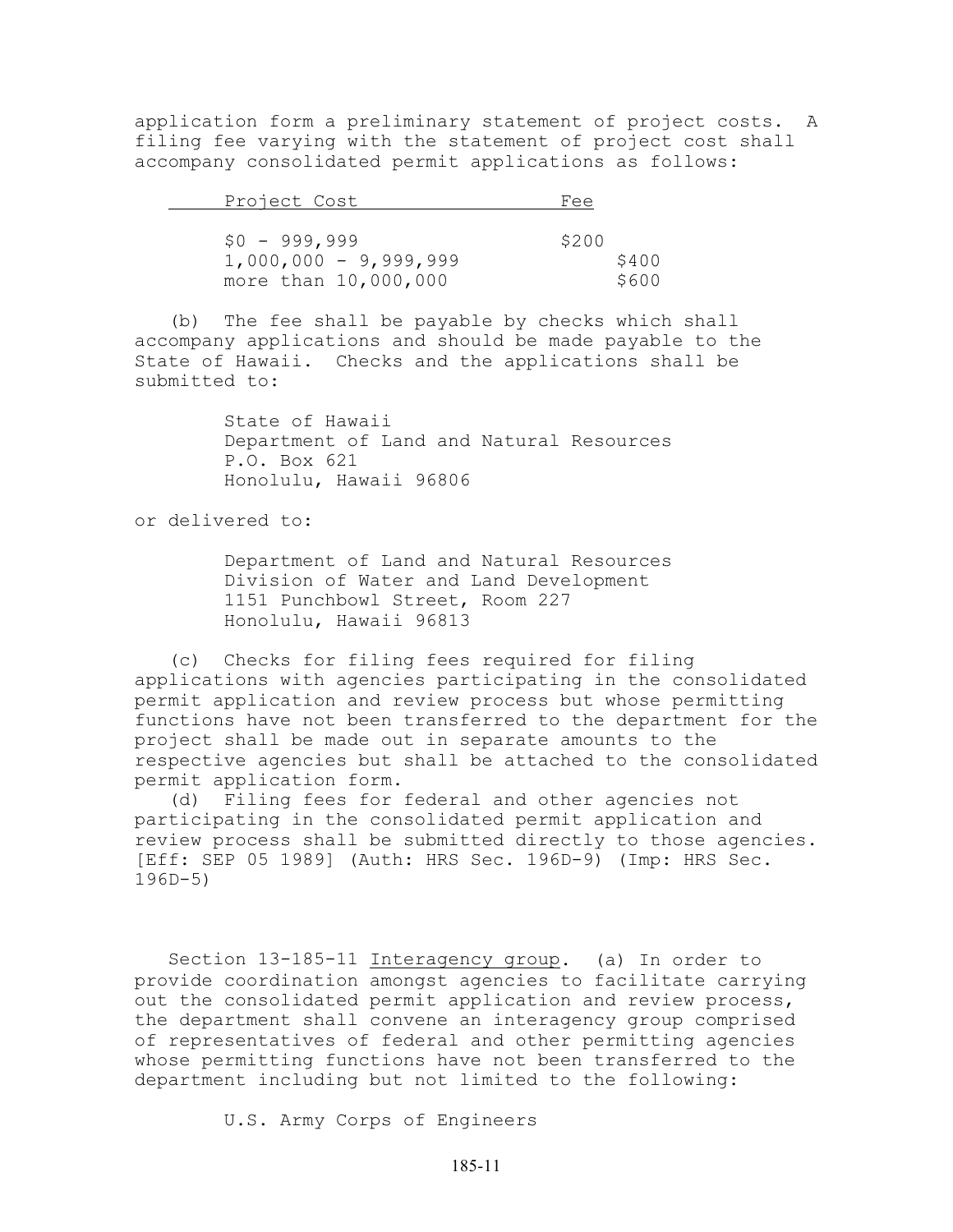District Engineer (POD CO-O) Building 230 Forth Shafter, Hawaii 96858

Commander in Chief U.S. Pacific Fleet Pearl Harbor, Hawaii 96860

Commander, U.S. Coast Guard Fourteenth Coast Guard District (OAN) 300 Ala Moana Boulevard, Room 9153 Honolulu, Hawaii 96850

District Chief, Water Resources Division U.S. Geological Survey 300 Ala Moana Boulevard, Room 6110 Honolulu, Hawaii 96850

Pacific Islands Administrator U.S. Fish and Wildlife Service 300 Ala Moana Boulevard, Room 5302 P.O. Box 50167 Honolulu, Hawaii 96850

National Marine Fisheries Service Pacific Islands Coordinator 2570 Dole Street, Room 106 Honolulu, Hawaii 96822-2396

Environmental Protection Agency Manager, Pacific Islands Contact Office 300 Ala Moana Boulevard, Room 1302 Honolulu, Hawaii 96850

Pacific Area Director National Park Service 300 Ala Moana Boulevard, Room 6305 Honolulu, Hawaii 96850

State of Hawaii Department of Transportation 869 Punchbowl Street Honolulu, Hawaii 96813

State of Hawaii Office of State Planning State Capitol, Room 410 Honolulu, Hawaii 96813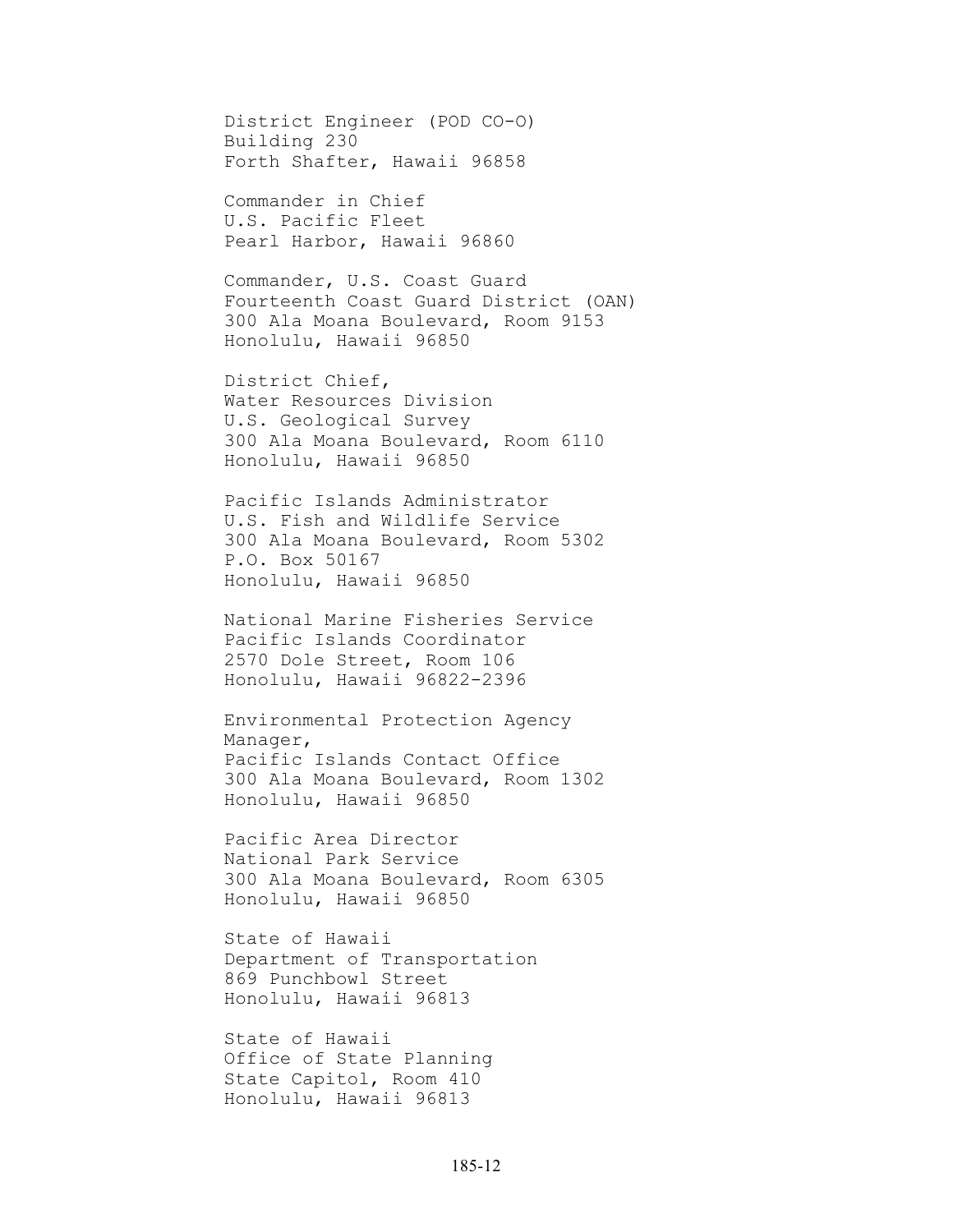State of Hawaii Department of Health 1250 Punchbowl Street Honolulu, Hawaii 96813

State of Hawaii Department of Business and Economic Development 250 South King Street Honolulu, Hawaii 96813

Office of Hawaiian Affairs 1600 Kapiolani Boulevard Honolulu, Hawaii 96814

Mayor, County of Hawaii 25 Aupuni Street Hilo, Hawaii 96721

Mayor, County of Maui 200 South High Street Wailuku, Hawaii 96783

Mayor, City and County of Honolulu Honolulu Hale 530 South King Street Honolulu, Hawaii 96813

(b) State and county agencies having permitting authority in geothermal and cable systems development projects shall participate in the activities of the intgeragency group. Federal agencies with permitting authority are invited to participate and the department shall give them the fullest cooperation possible in coordinating federal and State permit requirements.

(c) If the legislature establishes any public corporation or authority for the purposes of implementing geothermal and cable systems development projects, then upon its establishment, the public corporation or authority shall be a member of the interagency group. The department shall convene meetings of the interagency group as required, and in appropriate locations, to organize to participate and to participate in the consolidated permit application and review process. The department shall convene a meeting of the interagency group in a timely manner upon completion of the department s review of each properly completed geothermal/cable consolidated permit application. [Eff. SEP 05 1989] (Auth: HRS Sec. 196D-9) (Imp: HRS Sec. 196D-6)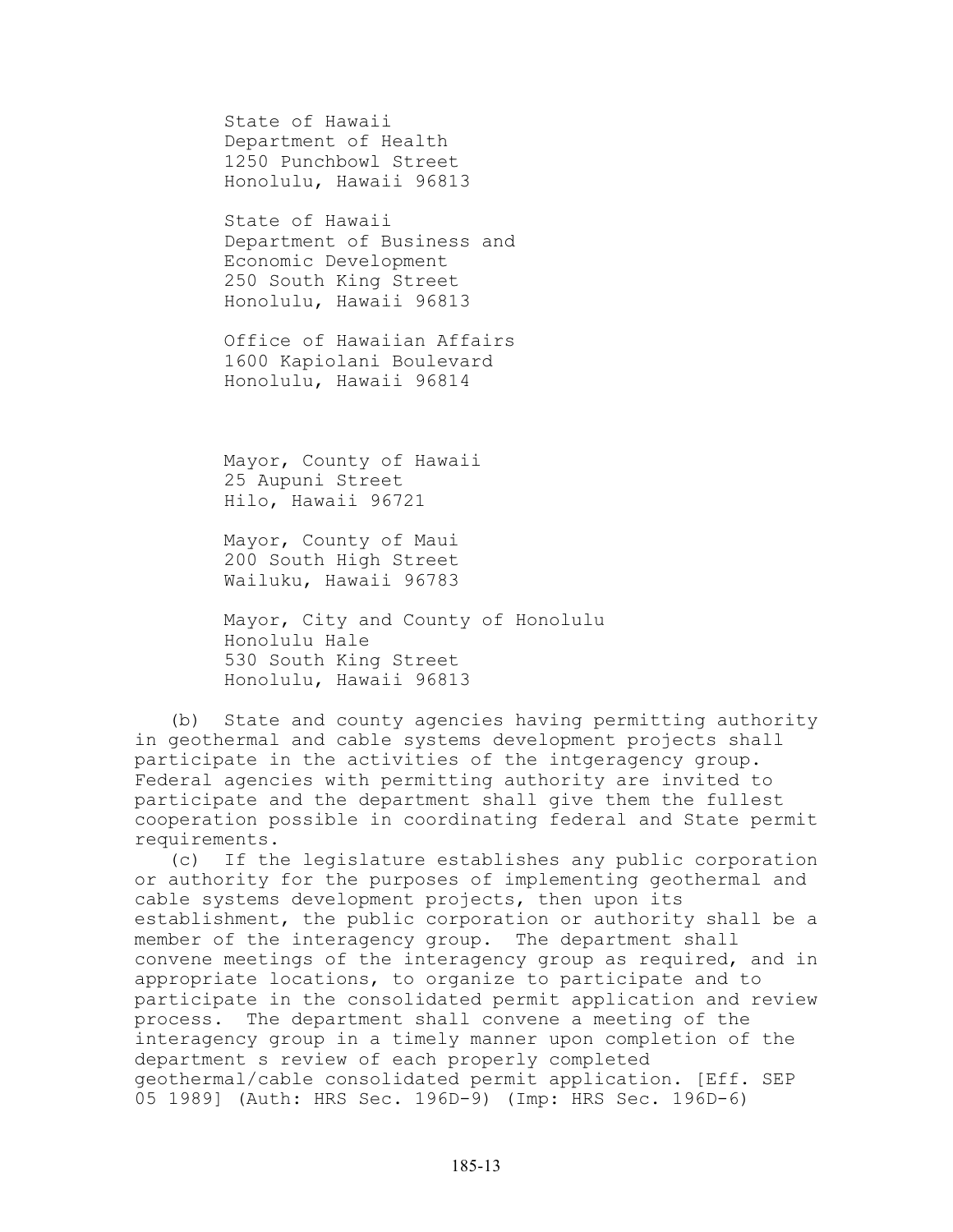Section 13-185-12 Consolidated permit application and review team. (a) The department shall select a working team known as the consolidated permit application and review team from members of the interagency group. Applicants shall designate a representative to be available to the consolidated application and review team for purposes of processing consolidated permit applications. The consolidated application and review team shall work with the department to provide permitting coordination for each geothermal and cable system development project. The team shall consolidate the various permitting requirements for each project.

(b) The department and agencies, through the consolidated permit application and review team, shall cooperate with the federal agencies to the fullest extent possible to minimize duplication and where possible promote consolidation of federal and State requirements. To the fullest extent possible, this cooperation shall include joint environmental impact statements with concurrent public review and processing at both levels of government. Where federal law has requirements that are in addition to but not in conflict with State law requirements, the department and agencies shall cooperate to the fullest extent possible in fulfilling those requirements so that all documents shall comply with all applicable laws. [Eff. SEP 05 1989] (Auth: HRS Sec. 196D-9) (Imp: HRS Secs. 196D-5, 196D-6)

Section 13-185-13 Joint agreement. (a) Representatives of the State and county agencies participating on the consolidated application and review team shall sign a joint agreement committing them to meet and perform the following tasks for each project application:

- (1) provide a listing of all permits required for the proposed project;
- (2) specify the regulatory and review responsibilities of the department and each State, county, and federal agency and the responsibilities of applicants;
- (3) provide a timetable for regulatory review, the conduct of necessary hearings, preparation of an environmental impact statement, if necessary, and other actions required to minimize duplication and to coordinate and consolidate the activities of applicants, the department, and the State, county, and federal agencies, with the timetable accommodating existing statutes, ordinances, or rules established pursuant thereto, of each participating agency so that if one participating agency requires more time than another agency to process its portion of the consolidated permit application and cannot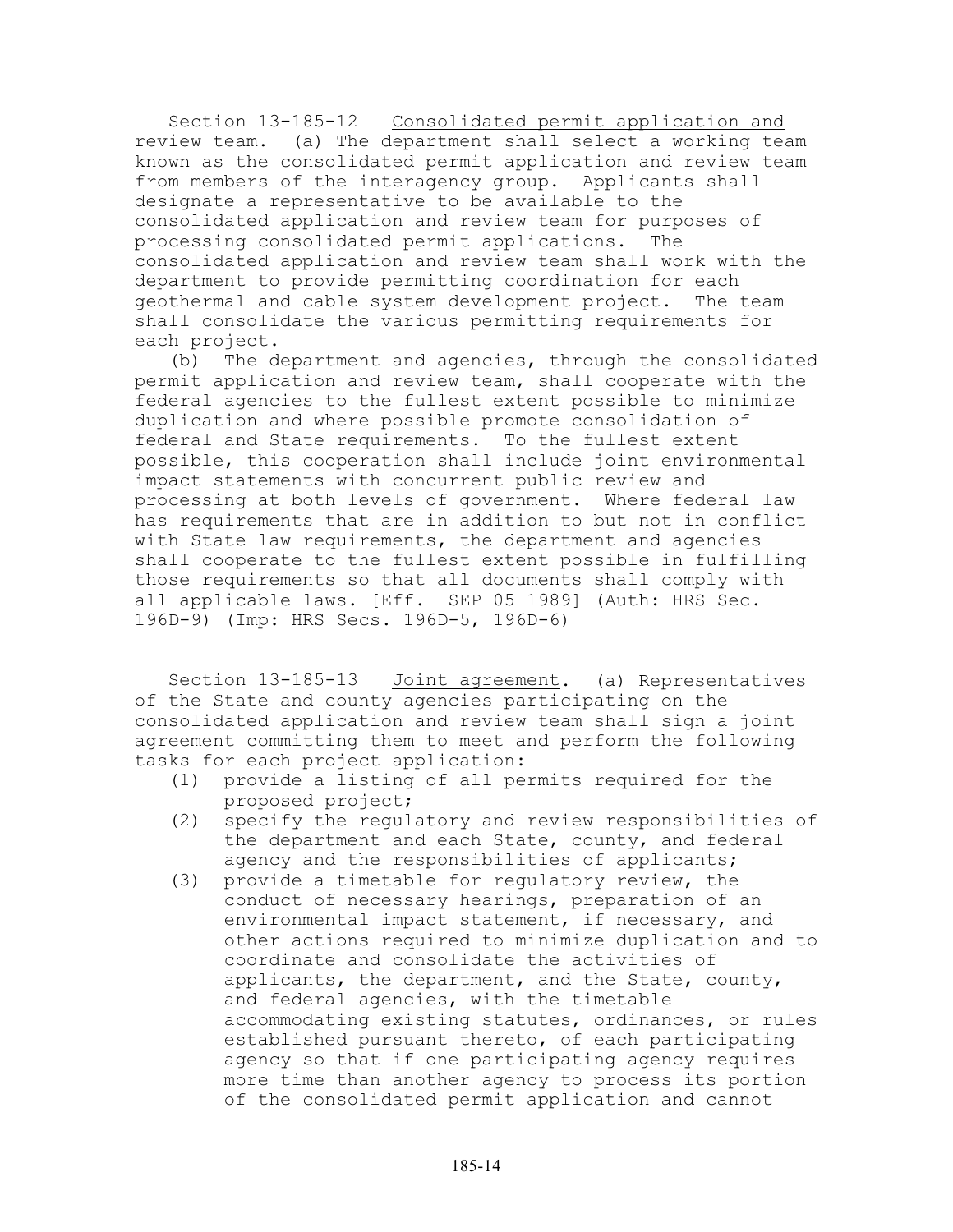move up its schedule, the consolidated process shall defer to the agency with the longer time requirement;

- (4) coordinate hearings required for a permit, and hold hearings on the island where the proposed activity shall occur;
- (5) prepare alternatives for resolving administrative or procedural conflicts and bring these to the affected agencies for resolution and if none of these alternatives is satisfactory to resolve a conflict, follow the conflict resolution process in section 13- 185-14;
- (6) approve a consolidated permit compliance monitoring program and schedule prepared by the department to take effect after proposed project is approved, to be monitored by the department; and
- (7) provide that each agency shall monitor and enforce the respective terms and conditions of each agency s respective permits.

(b) Federal agencies are invited to sign the joint agreement for a period not to exceed the term of the entire process for each geothermal and cable system development project application submitted to the department. Signing the joint agreement and thereby participating in the consolidated application process shall not affect or invalidate the jurisdiction or authority of any agency under existing law. Each agency shall issue its own permit or approval based on its own jurisdiction. [Eff. SEP 05 1989] (Auth: HRS Sec. 196D-9) (Imp: HRS Sec. 196D-4)

Section 13-185-14 Conflict resolution process. (a) Should administrative or procedural conflicts, as opposed to conflicts of authority, which are not treated in this chapter, arise that the consolidated permit application and review team cannot resolve, the conflict resolution process described in this section shall be implemented, provided that the conflict resolution process shall not affect or invalidate the jurisdiction or authority under existing law.

(b) In an administrative or procedural conflict, as opposed to a conflict of authority, which is not treated in this chapter, conflict between State departments, any affected State department head may declare that an impasse exists between that department and any department or departments of the State during any phase of the permitting process related to the geothermal and cable systems development project. Applicants may also seek an impasse declaration by filing in writing with the administrative director of the State that such a declaration should be issued if the processing of a permit application has not made significant progress for forty-five calendar days. The administrative director shall make the determination whether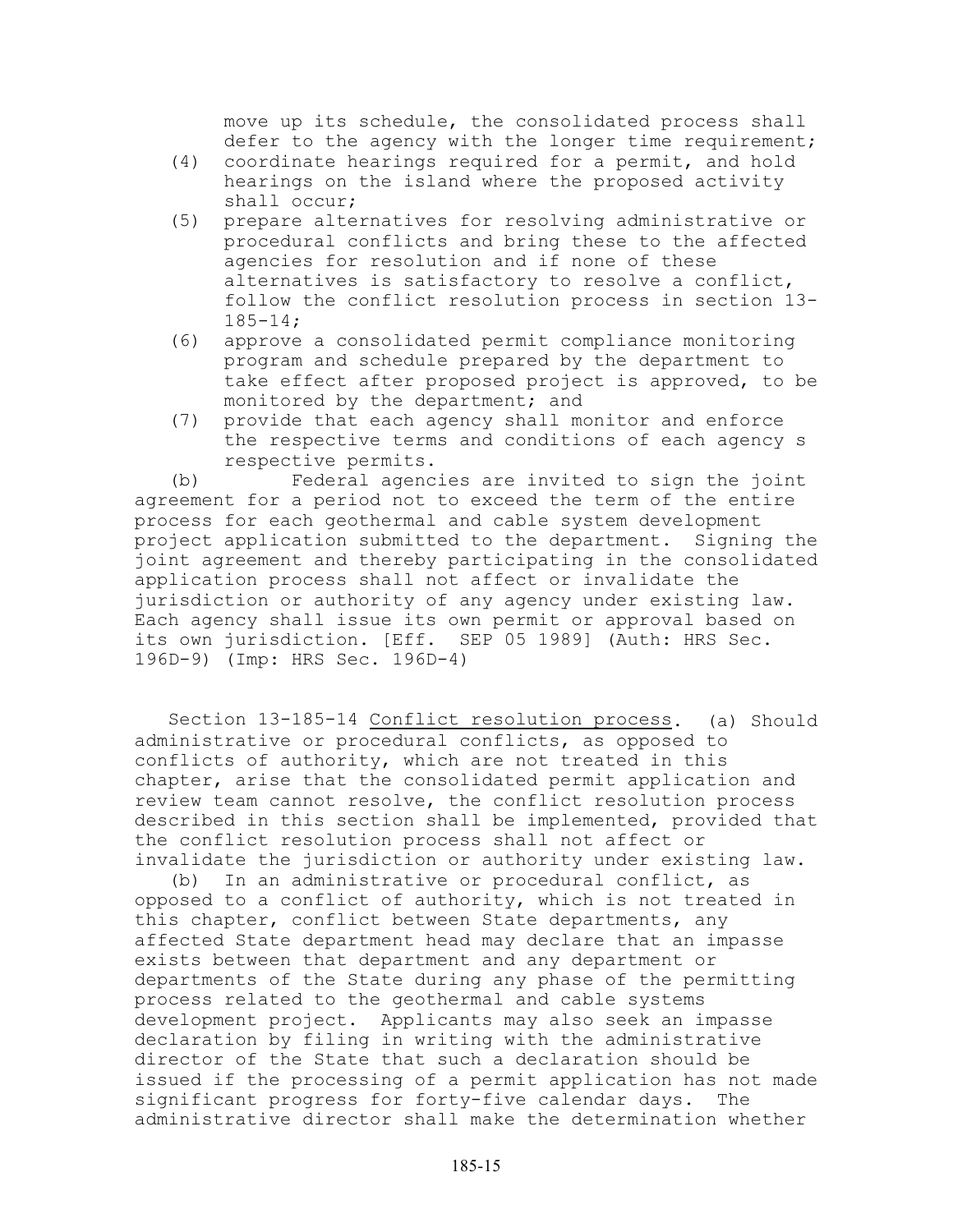an impasse declaration should be made. Upon an impasse being declared, the involved department heads shall each submit a report in writing to the administrative director within ten calendar days from the date of the impasse declaration. The reports shall list the chronological events leading to the impasse, the perceived causes of the impasse, and a suggested solution. The administrative director or the administrative director s designee shall meet with the involved directors within twenty calendar days from the impasse declaration date. Should the impasse still exist following this meeting, the administrative director shall report to the governor the latest position of the directors and a recommendation. Upon a decision of the governor resolving the impasse, the involved departments shall initiate implementing the governor s decision within three calendar days from the date of the final decision.

(c) In an administrative or procedural conflict, as opposed to a conflict of

authority, which is not treated in this chapter, between State and county agencies, any State or county department head involved in processing application related to the geothermal/cable project can declare that an impasse has developed between the involved county and State departments.

(d) Such a declaration shall be in writing identifying the unresolved issues

and the respective positions of the affected departments. Applicants may also seek an impasse declaration by filing a written request with the administrative director of the State or the county agency which shall be designated by the mayor. Such a request for impasse declaration may be made if the processing of a permit application has not made significant progress for forty-five calendar days. Unless objected to in writing by the reviewing county and State department or State departments, an impasse declaration shall be made within ten working days from the date that the request for impasse declaration was filed. Upon an impasse being declared, the affected State and county department heads shall each submit a report in writing to both the State administrative director and the designated county agency within ten days from the date of impasse declaration. The reports shall list the chronological events leading to the impasse, the perceived causes of the impasse, and suggested solution. The administrative director or the administrative director s designee and the head of the mayor s designated county agency or that agency s designee, shall meet with the involved State and county department heads within twenty calendar days from the impasse declaration date. Should the impasse declaration still exist following the meeting, the administrative director shall render a decision. The involved State and county departments shall initiate implementing the administrative director s decision within three calendar days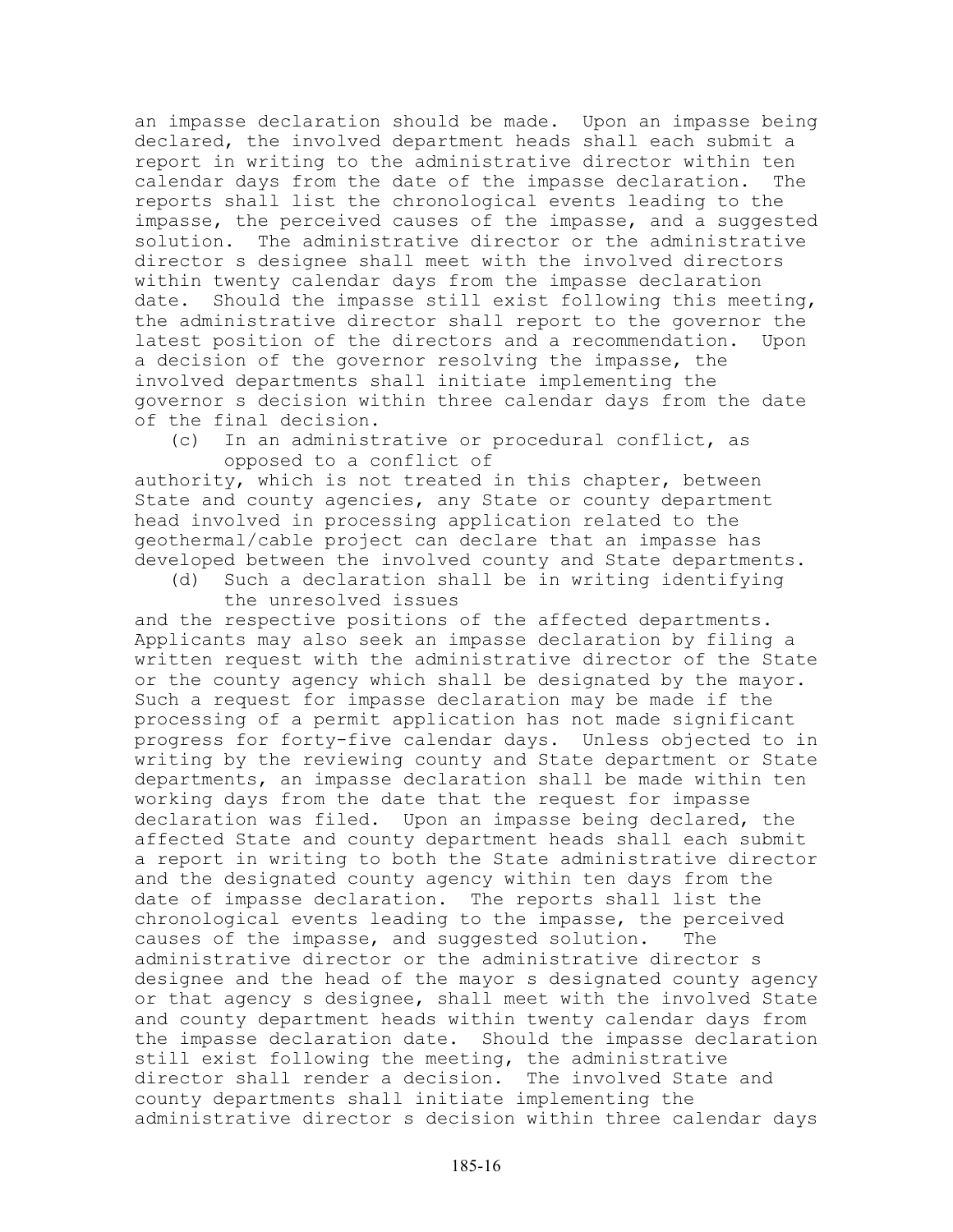from the date of the final decision. [Eff: SEP 05 1989] (Auth: HRS Sec. 196D-9) (Imp: HRS Sec. 196D-4)

> Subchapter 3. Regulation of Geothermal and Cable System Development Permitting

Section 13-185-15 Monitoring applicants compliance with terms and conditions of permits. Once all the required permits have been approved, the department shall commence monitoring applicants compliance with the terms and conditions of the permits for which the department has full and direct responsibility, including those issued pursuant to functions transferred to the department by section 196D-10, Hawaii Revised Statutes. The department shall prepare a schedule for monitoring terms and conditions of consolidated permits that shall be accepted by the consolidated permit application and review team. The department shall monitor permitting agencies monitoring activities to assure permit compliance is being monitored. The monitoring schedule will identify terms and conditions of compliance, dates of monitoring, federal and other agencies and individuals who shall carry out the monitoring activity, and the date the report of the monitoring activity shall be sent to the department. The department shall maintain a log of the monitoring activities and shall alert the appropriate permitting agency if monitoring for permit compliance is not being carried out on schedule. If necessary the department in conjunction with the affected agency or agencies shall enforce all terms and conditions related to any permit. [Eff: SEP 05 1989] (Auth: HRS Sec. 196D-9) (Imp: HRS Sec. 196D-5)

Section 13-185-16 Enforcement of District Boundary Amendments and Special Permits. (a) The department shall enforce compliance with conditions placed on reclassifications of district boundaries and terms and conditions of special permitted activities.

(b) Whenever the department shall have reason to believe that there has been a failure to perform according to the conditions imposed, the department shall issue and serve upon the party bound by the conditions an order to show cause why the property should not revert to its former land use classification or be changed to a more appropriate classification.

(1) The department shall serve the order to show cause in writing by registered or certified mail with return receipt requested at least thirty days before the hearing. A copy shall be also sent to all parties in the boundary amendment proceedings;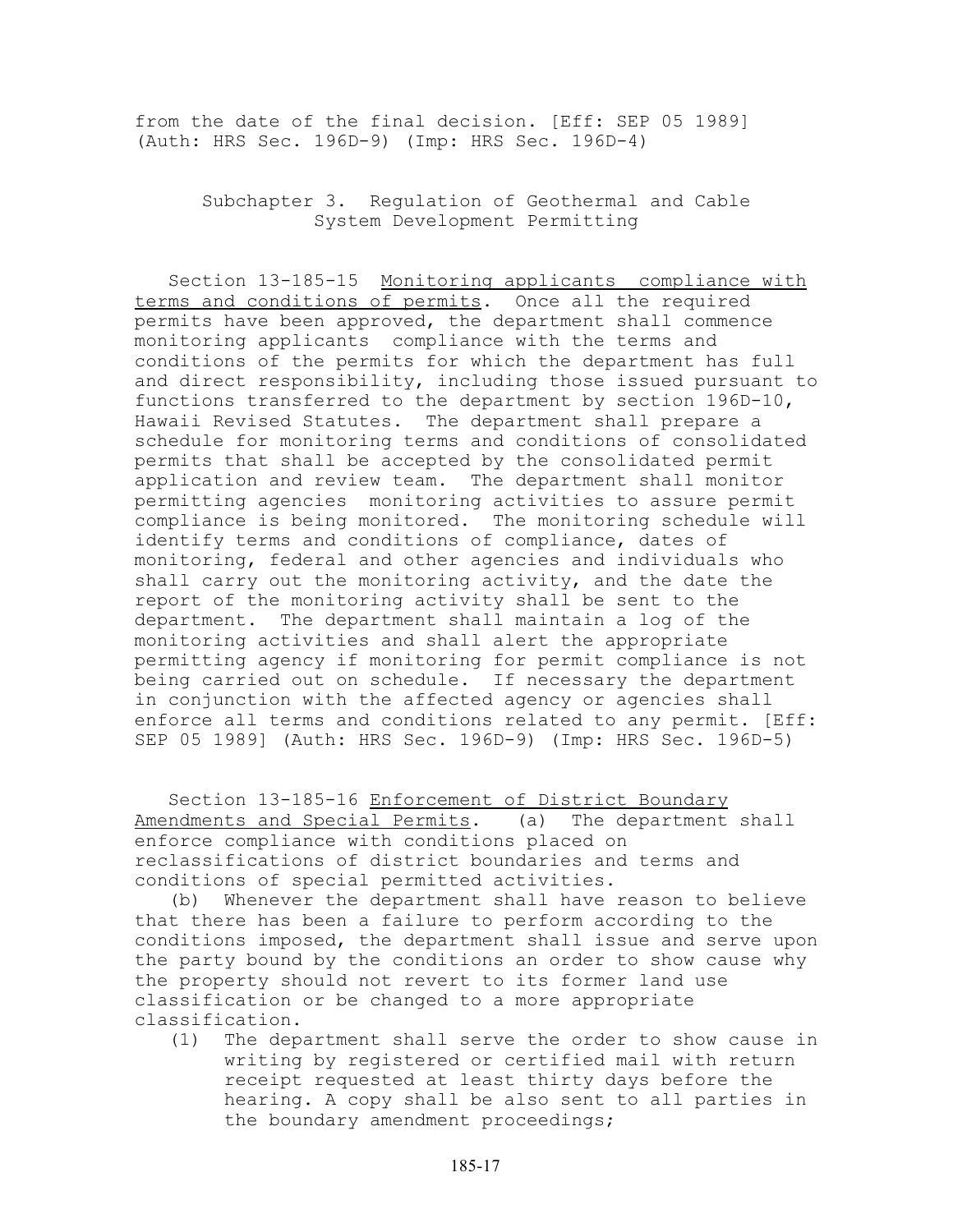- (2) The order to show cause shall include:
	- (A) A statement of the date, time, place, and nature of the hearing;
	- (B) A description and a map of the property to be affected;
	- (C) A statement of the legal authority under which the hearing is to be held;
	- (D) The specific sections of the statutes, or rules, or both, involved; and
	- (E) A statement that any party may retain counsel if the party so desires.
- (c) The department shall conduct a hearing on an order to show cause in

accordance with the requirements of chapter 91, Hawaii Revised Statutes. Any procedure in an order to show cause hearing may be modified or waived by stipulation of the parties and informal disposition may be made in any case by stipulation, agreed settlement, consent order, or default. Post hearing procedures shall conform to chapter 91, Hawaii Revised Statutes. Decisions and orders shall be issued in accordance with chapter 91, Hawaii Revised Statutes. The department shall amend its decision and order to incorporate the order to show cause by including the reversion of the property to its former land use classification or to a more appropriate classification.

(d) Whenever the department finds that there is prima facie evidence that breach

has occurred the special permit shall be automatically suspended pending a hearing on the continuity of such special permit provided that written request for such a hearing is filed with the department within ten days of the date of receipt of such notice of alleged breach. If no request for hearing is filed within said ten day period the department may revoke said special permit. [Eff: SEP 05 1989] (Auth: HRS Sec. 196D-9) (Imp: HRS Sec. 196D-10)